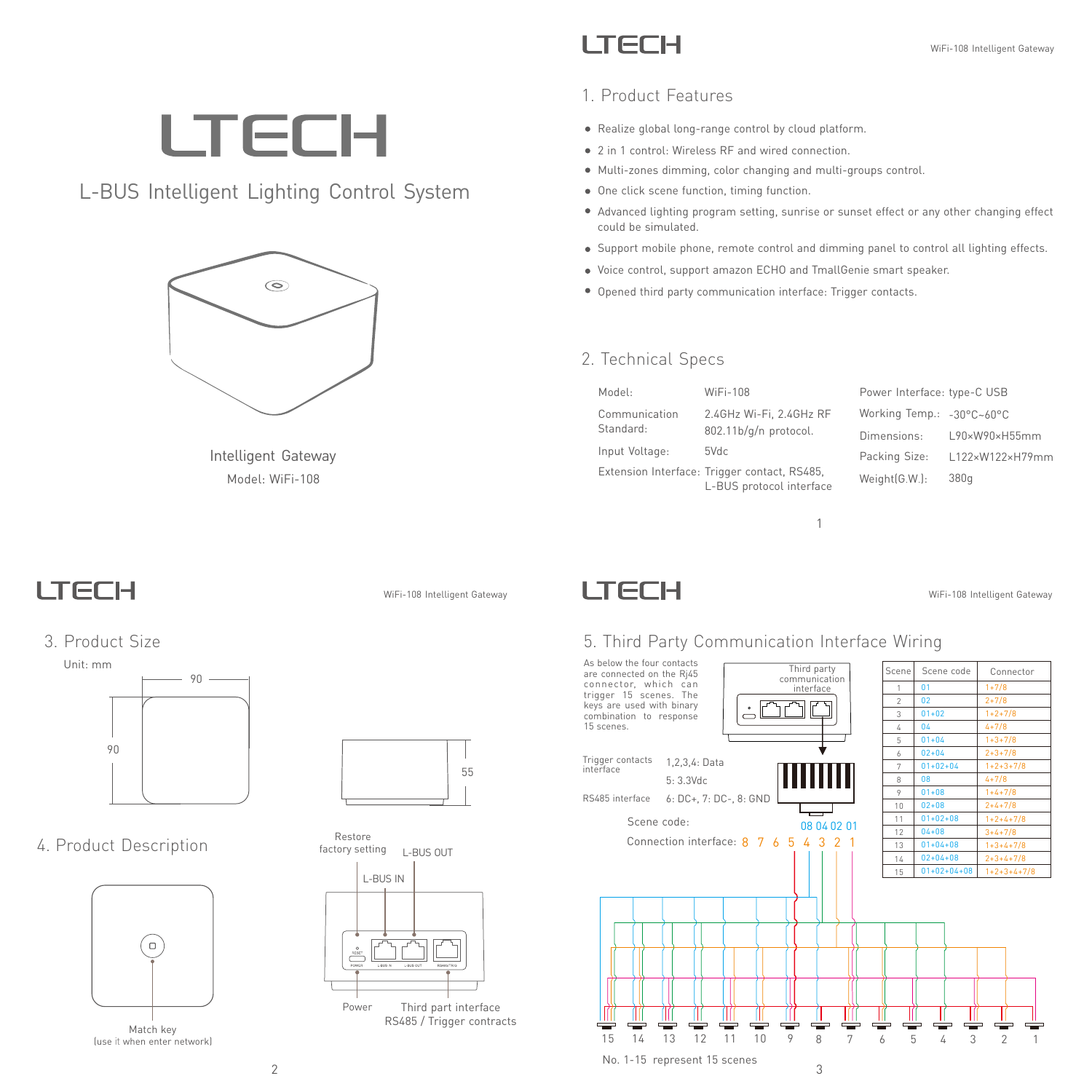# I TECH

WiFi-108 Intelligent Gateway

6

E1 E1S E2 E3 E3S E5S E61 E1S-TD E610P-RF



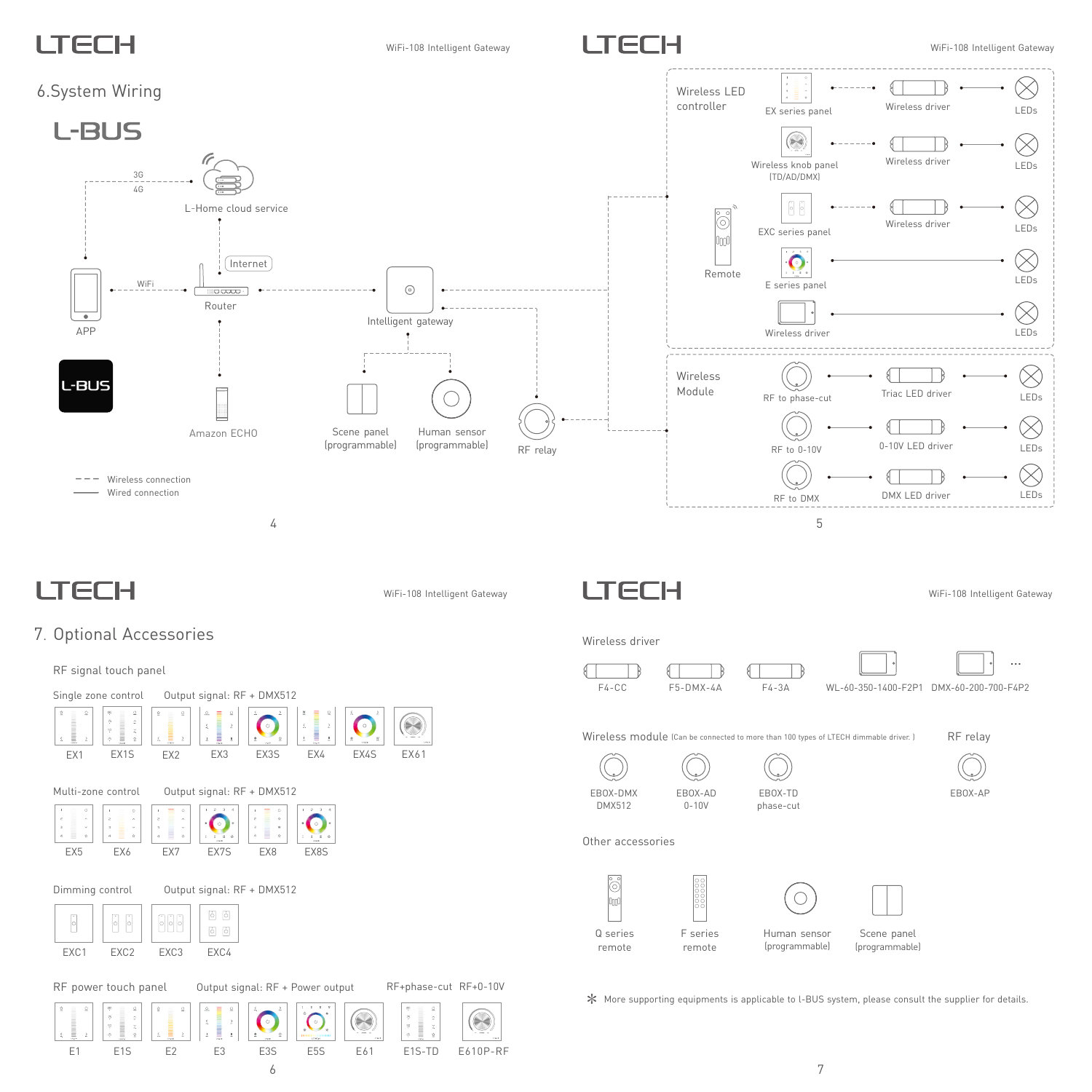## **LTECH**

### 8. APP Introduction

- 8.1 Install APP
	- 8.1.1 Install APP via mobile phone



Scan QR Code to download "L-BUS"

8.1.2 Open APP and register or login.



### **LTECH**

WiFi-108 Intelligent Gateway

#### 8.2.2 Match panel / lamps

Click right bottom "more" icon  $\Xi$  to enter, then click "Zone setting", in "Zone setting" interface, click right top "Match" key to match panel, lamps and EBOX.



### WiFi-108 Intelligent Gateway **LECH** CHEC IN WIFi-108 Intelligent Gateway

- 8.2 Device management:
- 8.2.1 Match device: Open APP, enter "My Device" interface, click " + "icon, following the prompts to add WiFi-108.





8 9



#### WiFi-108 Intelligent Gateway

#### 8.2.3 Reconfigure router

Click left top "Setting" icon in home page, then click "Device management" to enter its interface, click right top "Reconfig Router", then operate following the prompts.